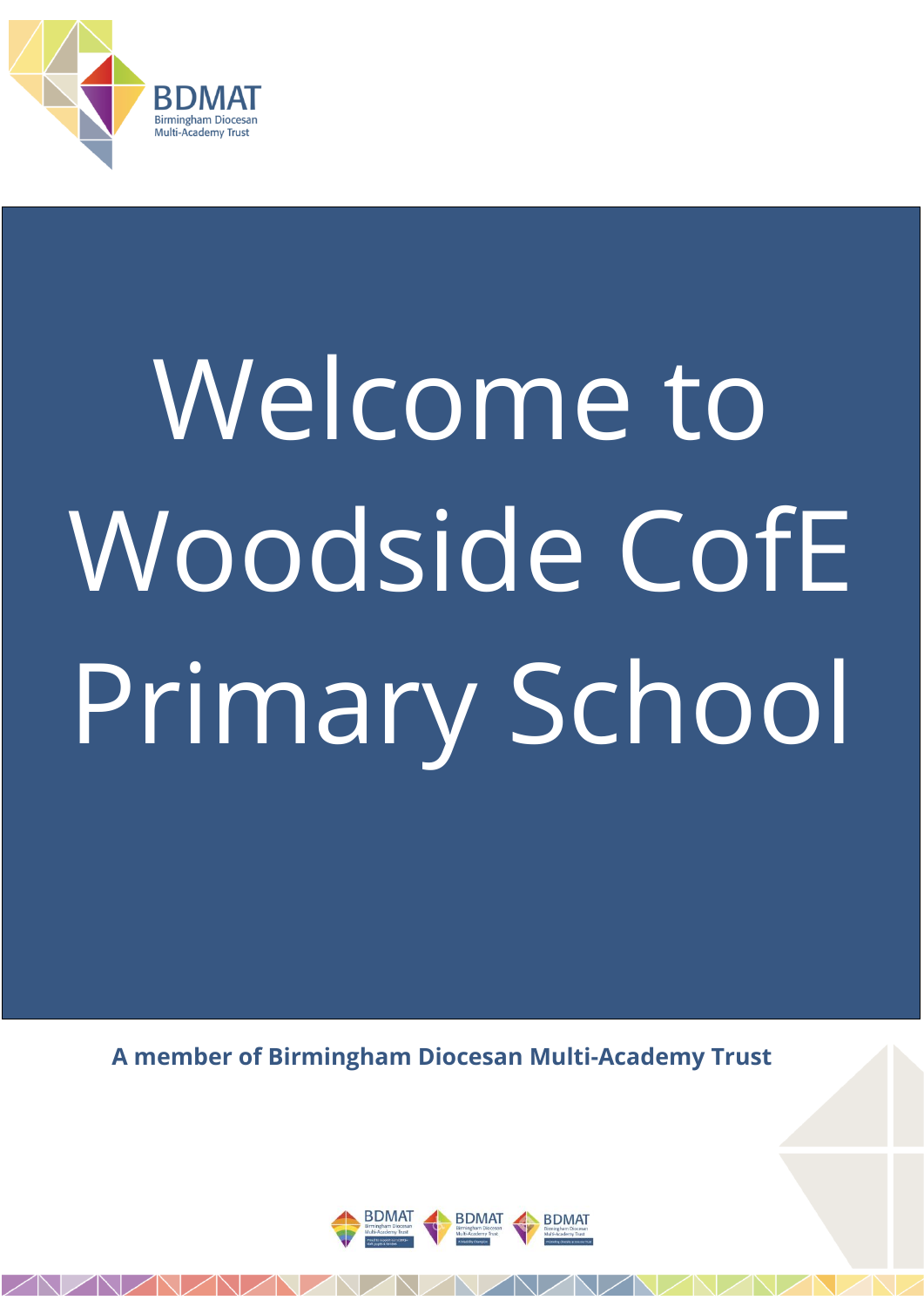

## Message from the CEO

Dear Parent / Carer

Welcome to Woodside CofE Primary School, a school within the family of academies that form the Birmingham Diocesan Multi-Academy Trust (BDMAT).

We currently have 19 schools in our trust with over 4,000 pupils across three different local authorities in the West Midlands; in fact, we are now one of the largest trusts in the area. We are committed to providing high quality education for all the children in our schools through collaboration, challenge and targeted support, set within a Christian foundation.

We are guided by our Christian mission and aim to ensure that our pupils and staff enjoy 'life in its fullness' (John 10:10). Our purpose of ensuring high quality education is delivered through shared best practice across our family of schools combined with support from our central team, set within a Christian ethos.

Each of our schools is run on a day-to-day basis by a headteacher, senior leaders and governors (our Local Academy Boards). The BDMAT Central Team and the main board of directors set the strategic direction for our schools and provides challenge and support to school leaders.

I hope that you find the information within this booklet of interest to you but if you have any specific questions about BDMAT please do not hesitate to email these to us at [enquiries@bdmat.org.uk](mailto:enquiries@bdmat.org.uk)

I really do hope that your child's time at this BDMAT school is both a happy and rewarding one for them.

Yours faithfully

C.D. Hanaly

Dr Christopher Mansell Chief Executive Officer

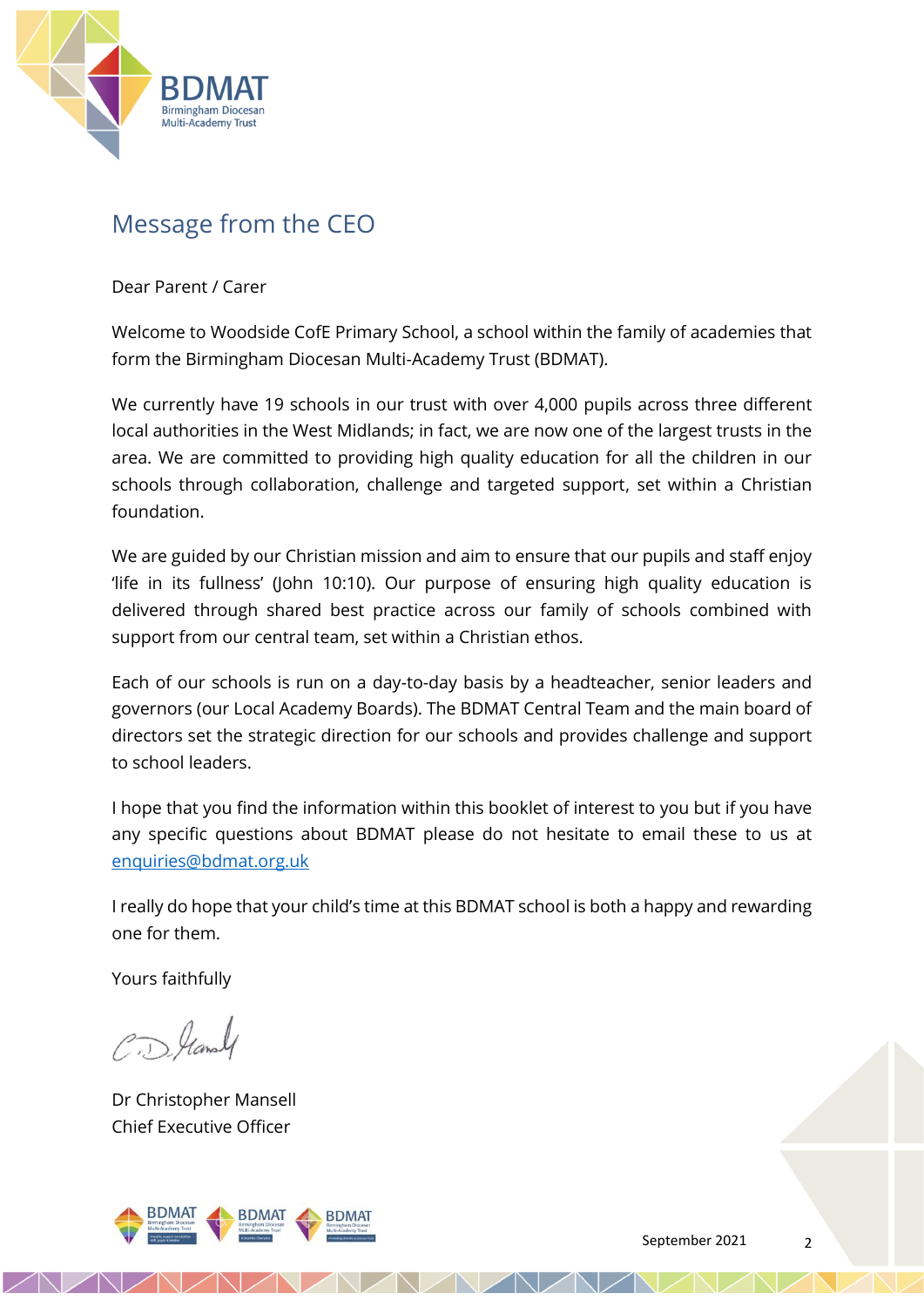

# Information about our schools

The Trust was established in 2017 by Birmingham Diocesan Board of Education, which has a strong track record of providing excellent educational provision and achieving rapid school improvement across all phases. The trust currently has 19 schools, 18 primary and 1 secondary, spread across three local authority areas: Birmingham City (10 schools), Warwickshire (6 schools) and Solihull (3 schools).

#### The North Warwickshire Hub

| School                           | Location               | <b>Number</b><br>on roll | Headteacher                                     |
|----------------------------------|------------------------|--------------------------|-------------------------------------------------|
| Nethersole CofE Primary          | Polesworth             | 275                      | Jo Alexander                                    |
| Warton Nethersole's CofE Primary | Warton                 | 158                      | Susan Friend                                    |
| Austrey CofE Primary             | Austrey                | 90                       | Sara Eley                                       |
| Newton Regis CofE Primary        | Newton Regis           | 94                       | Sara Eley                                       |
| Woodside CofE Primary            | Grendon,<br>Atherstone | 203                      | Awen Simpson (Natasha<br>Johnson from Jan 2022) |

#### The Birmingham Central Hub

| <b>School</b>              | Location   | <b>Number</b><br>on roll | Headteacher    |
|----------------------------|------------|--------------------------|----------------|
| St. Clement's CofE Primary | Nechells   | 205                      | Devina Shryane |
| St. Michael's CofE Primary | Handsworth | 188                      | Philip Hynan   |
| St. George's CofE Primary  | Newtown    | 319                      | Linda Francis  |
| St. George's CofE Primary  | Edgbaston  | 210                      | Shirley Atkar  |
| Holy Trinity CofE Primary  | Handsworth | 193                      | Paula Burns    |

#### The Birmingham South Hub

| School                     | Location             | <b>Number</b><br>on roll | Headteacher   |
|----------------------------|----------------------|--------------------------|---------------|
| Hawkesley CofE Primary     | Kings Norton         | 204                      | Sam Smith     |
| St. Michael's CofE Primary | <b>Bartley Green</b> | 415                      | Jane Bruten   |
| Nonsuch Primary            | Woodgate             | 198                      | Sally Roberts |

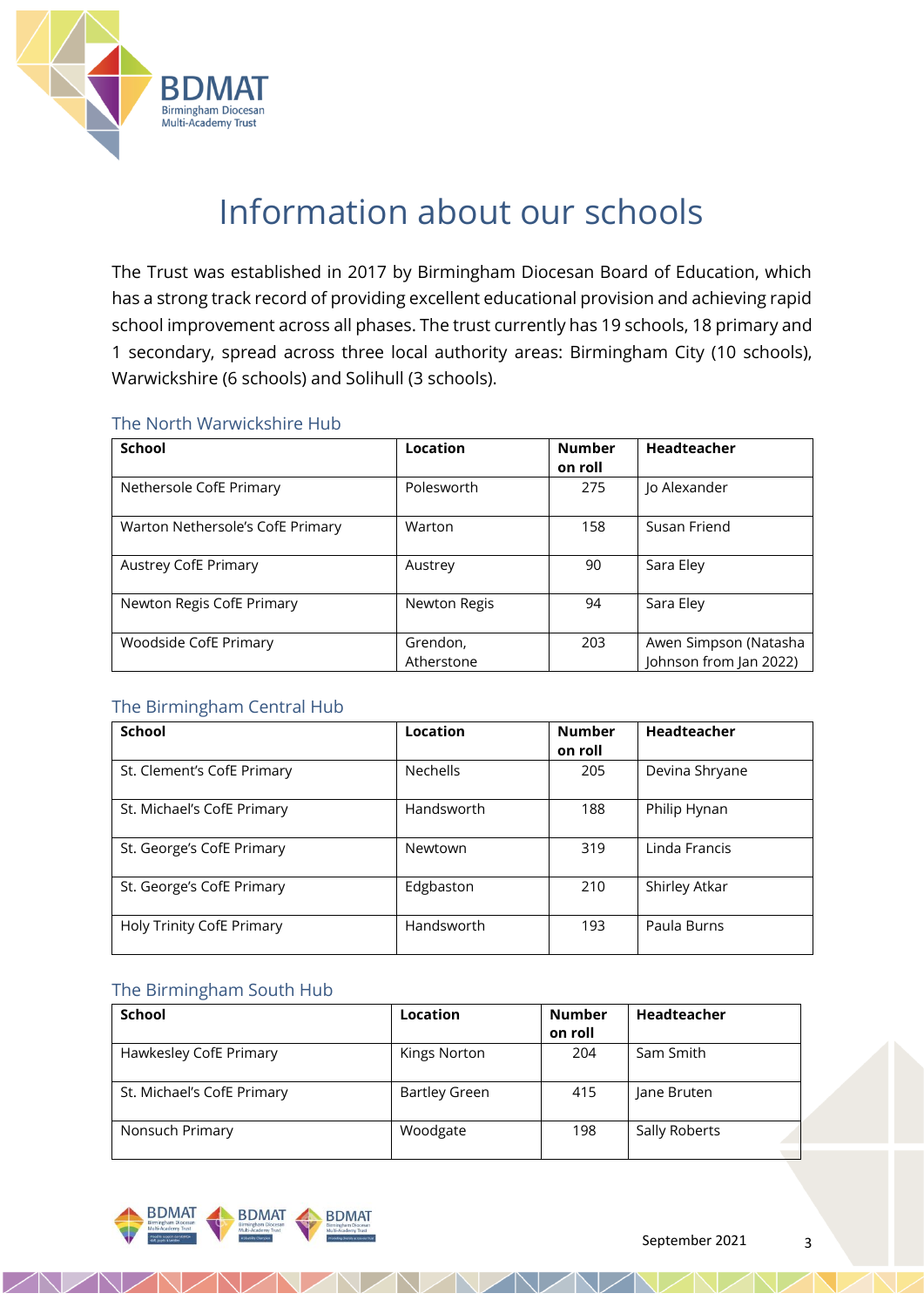

| <b>Quinton CofE Primary</b>                                          | Quinton | 208                  | Carl Watkins       |
|----------------------------------------------------------------------|---------|----------------------|--------------------|
| Christ Church, Church of England   Yardley Wood<br>Secondary Academy |         | 190 (Year<br>7 only) | Mark Bowman Dalton |

#### Solihull and Central Warwickshire Hub

| School                      | Location                      | <b>Number</b><br>on roll | Headteacher                                            |
|-----------------------------|-------------------------------|--------------------------|--------------------------------------------------------|
| Lady Katherine Leveson CofE | Temple Balsall                | 196                      | Simon Russell                                          |
| St. Margaret's CofE Primary | Olton, Solihull               | 210                      | Anita Delaney                                          |
| Bentley Heath CofE Primary  | Heath,<br>Bentley<br>Solihull | 460                      | Stephen Hawke<br>(Hannah Cook<br>from<br>January 2022) |
| Coleshill CofE Primary      | Coleshill                     | 391                      | Matthew Edwards                                        |

# Location of BDMAT schools





 $\triangleleft$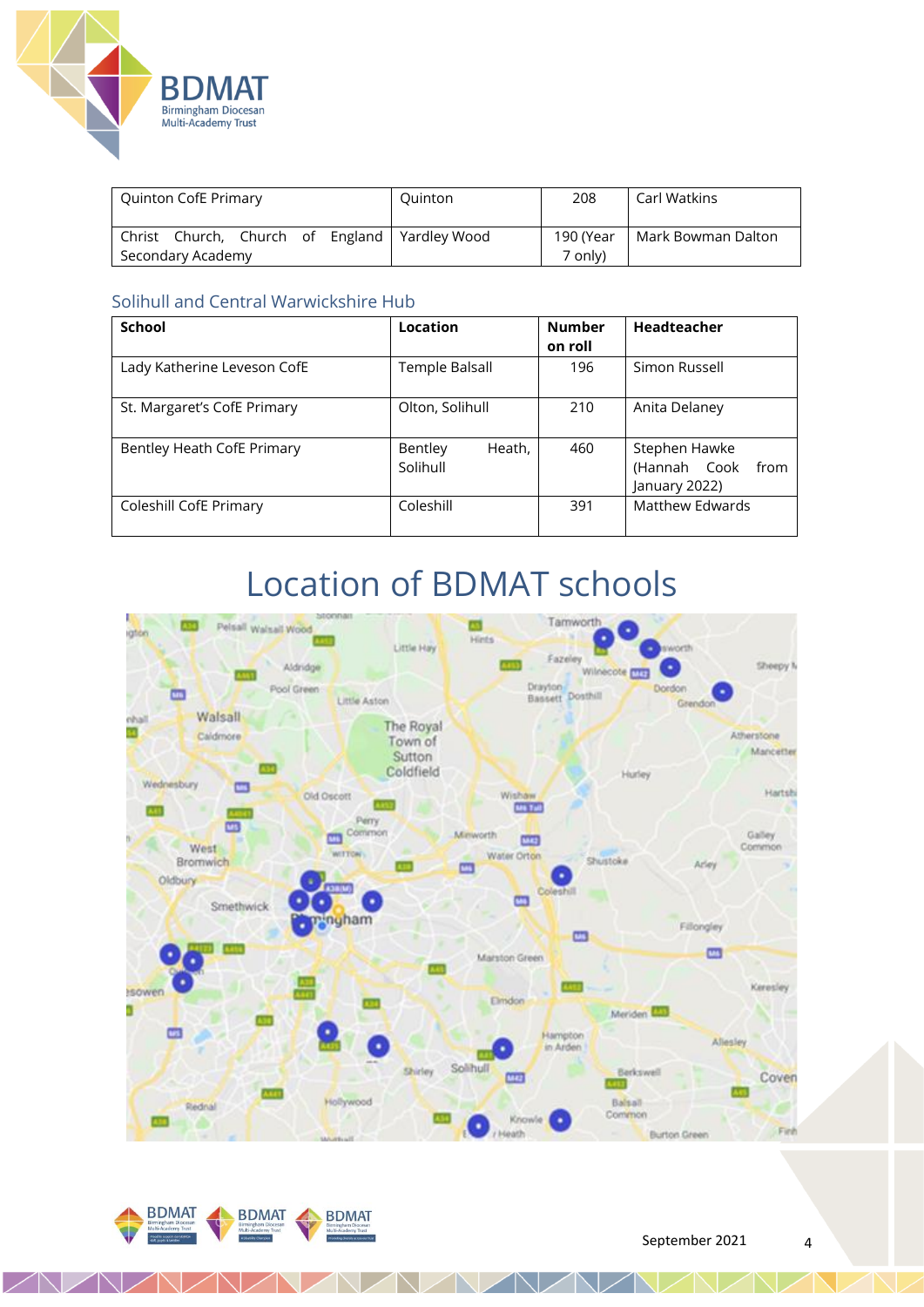

# Our mission and values



The Birmingham Diocesan Multi-Academy Trust (BDMAT) recognises that the future for schools lies in formal collaborations; schools working together, in partnership, to offer life in all its fullness for the young people who attend them. Church schools have a very distinctive purpose: Education is taught in an environment where there is a set of values and ways of behaving that stem from and express the Christian foundation of the school. Our schools are about providing an education within a Christian framework for children of the local community of any faith or none; our Trust seeks to provide a place where church schools and non-church schools who support our philosophy can continue to provide high quality education, knowing that their distinctive ethos will be protected into the future.

#### **Our mission is:**

To provide high quality education within a Christian framework that allows all pupils to reach their full potential through experiencing a broad and balanced curriculum whilst ensuring staff have a good life / work balance and are fulfilled in their roles.

#### **Our values**

Our BDMAT values were revised in consultation with stakeholders in the autumn term 2020. As a result, our revised values are:

- **Hope** we have hope that there can always be a positive outcome
- **Honesty** we are honest with all inside and outside our organisation, whilst being sensitive to how we deliver these messages
- **Integrity** we have strong principles rooted in our Christian mission that lead our actions and decisions

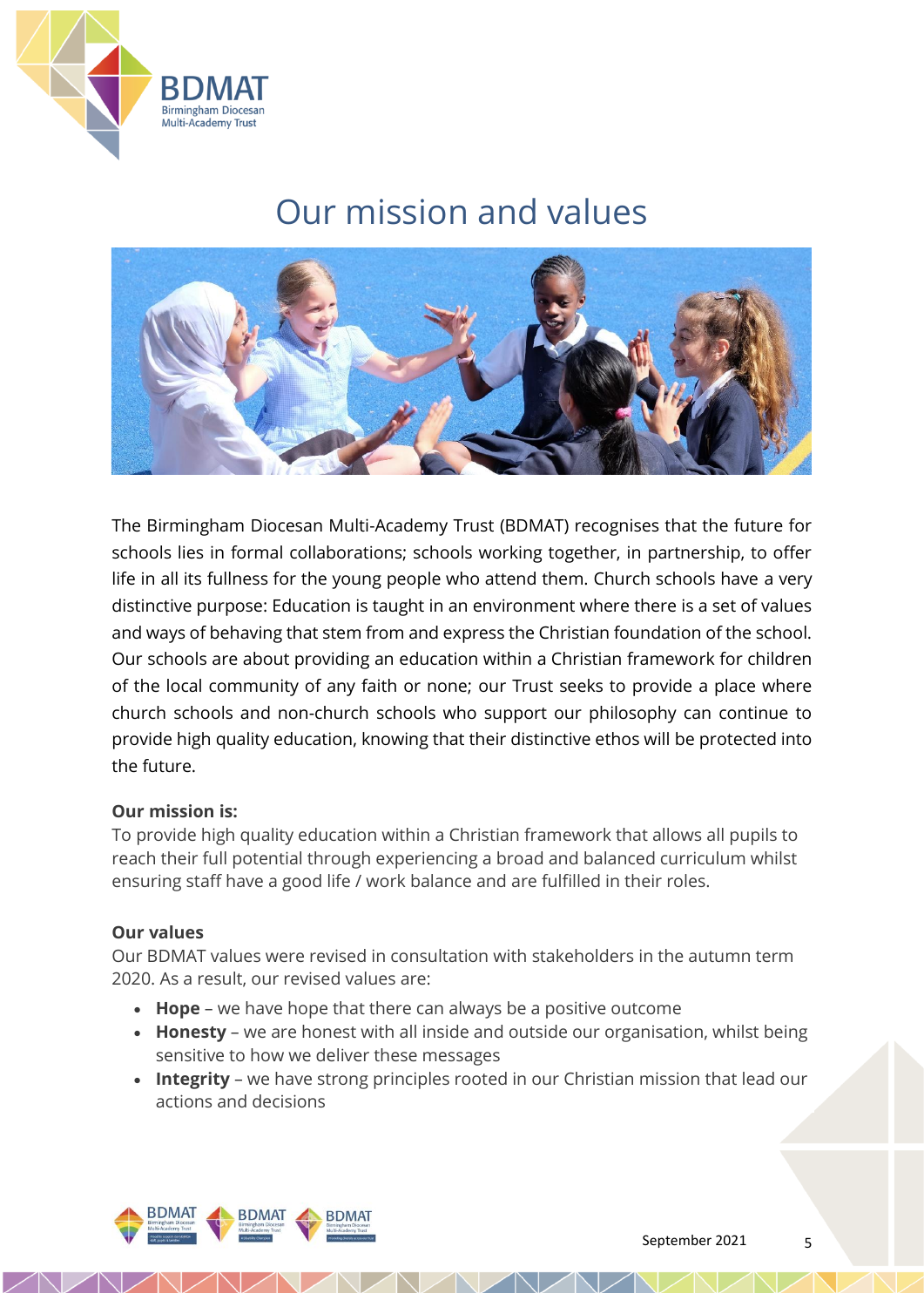

- **Helpfulness** we work in co-operation and partnership with all staff and stakeholders
- **Respect** we respect all those that we come across
- **Dignity and compassion** we treat all those within and outside our organisation with dignity, irrespective of the circumstances, and we show everyone compassion for the difficulties that they are experiencing
- **Wisdom** The decisions we take are wise and are based on informed discussions and evidence and aimed at ensuring we achieve the best outcomes for all without forsaking our values

#### **Our vision**

'Deeply Christian, Serving the Common Good' is inspired, as we are within BDMAT by scripture, in particular John 10:10 where Jesus declares "*I have come that they may have life, and have it to the full*". The words of Jesus act as a guide for our vision, which is encompassed in our three guiding principles:

#### **Life in its fullness for all**

It is our mission to ensure that we act as God's servants in ensuring that the vision of Jesus can be delivered. We think we can best achieve this through creating inspiring curricula which is specific to each school – our schools cover a large geographical area and serve such contrasting communities that it would be inappropriate to have a 'onesize-fits-all' curriculum across our settings. What we have established though, are curriculum networks for school leads to attend in order that they can share best practice and help support one another.

We accept the importance of literacy and numeracy as these subjects can unlock all aspects of education and open-up opportunities for all; one of the greatest Christian duties on us is to make sure that each child has the opportunity to achieve in these subject areas. Poor literacy and numeracy skills are the greatest barrier to social justice, especially for the most vulnerable pupils. Whilst a key focus of the trust will always be on the promotion and improvement of literacy and numeracy, it will not be at the expense of the child experiencing a wide range of subjects and activities in our schools, both in the primary and secondary sectors. Pupils therefore should have plenty of opportunities to learn about the world through the humanity subjects; they should experience the arts as both artists and as audiences; and be introduced to a wide range of sports. These opportunities in the primary and secondary stages are of particular importance as they encourage children to become 'rounded – individuals' and give them experiences that they might wish to develop in the future for either employment or social reasons.

 $\sqrt{N}$ 

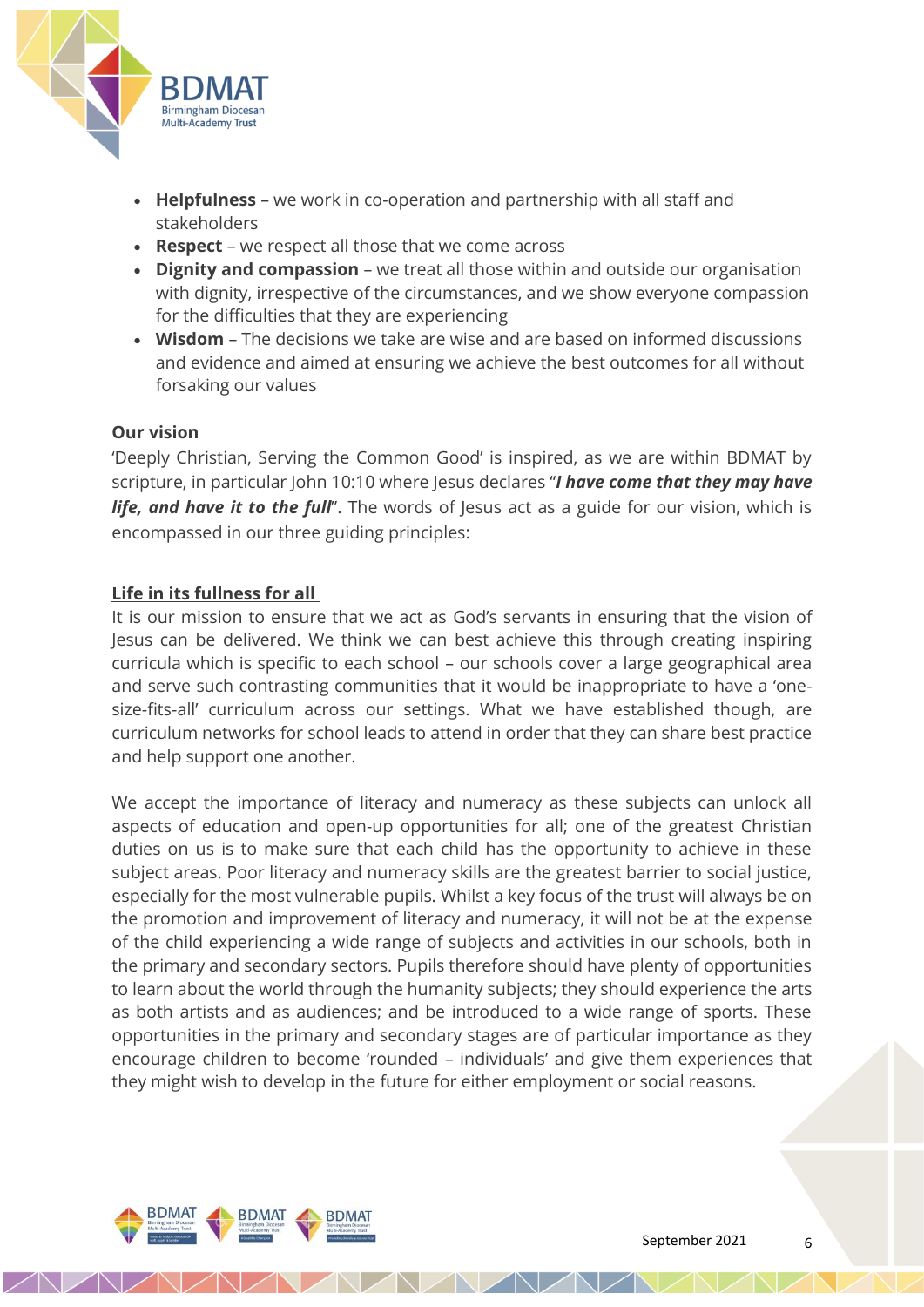

As an organisation with Christian values at its core, we wish all to know who Jesus is and the key aspects of Christian teaching. Many of our staff and pupils have a faith other than the Christian faith, some may have no faith. Our schools serve all and all are welcome. We therefore provide an education within a Christian framework that we feel will be appropriate to those with faith or none equally. A key aspect of our work is to develop pupils' spirituality, be this linked to Christianity or otherwise.

#### **Success for all**

In the current world of education, 'success' is often measured by literacy and maths attainment alone at the end of key stages. At BDMAT we are committed to the holistic development of each child and we therefore see *success* in a much broader context. We want our pupils to experience a range of subjects and experiences in order that they have the opportunity to achieve within these. As previously stated, this approach should not be at the expense of aiming high academically for all pupils – especially those who are vulnerable. Therefore, we expect all of our schools to aim for FFT (Fischer Family Trust) 50 targets this is in line with national attainment) as a minimum but also to set aspirational targets of FFT 20 (aiming for performance in the top 20% of all pupils nationally).

#### **Positive well-being for all**

Two-year old children who start in our school nurseries in September 2020 will leave compulsory education in 2036 and therefore we have a responsibility to educate them in preparation for what society is likely to be in the future. As a result, pupils will need to be supported to be resilient and be capable of being able to transfer skills. They will also need strategies to ensure that they look after their health – both physical and mental. Therefore, each school has a comprehensive personal, social and health education programme, incorporating a Relationships and Sex programme that meets current recommendations from the Department for Education and the guidance issued by the Church of England through 'Valuing All God's Children' and subsequent advice. The majority of staff who have direct contact with pupils should have mental health training and be aware of the symptoms of mental health; pupils and their families can then be supported or signposted to the relevant professional support.

#### **Our priorities**

With the above mission, vision and values in mind and reflecting on the current position of our schools, directors have set the following priorities, which will be measured through our strategic aims and KPIs:

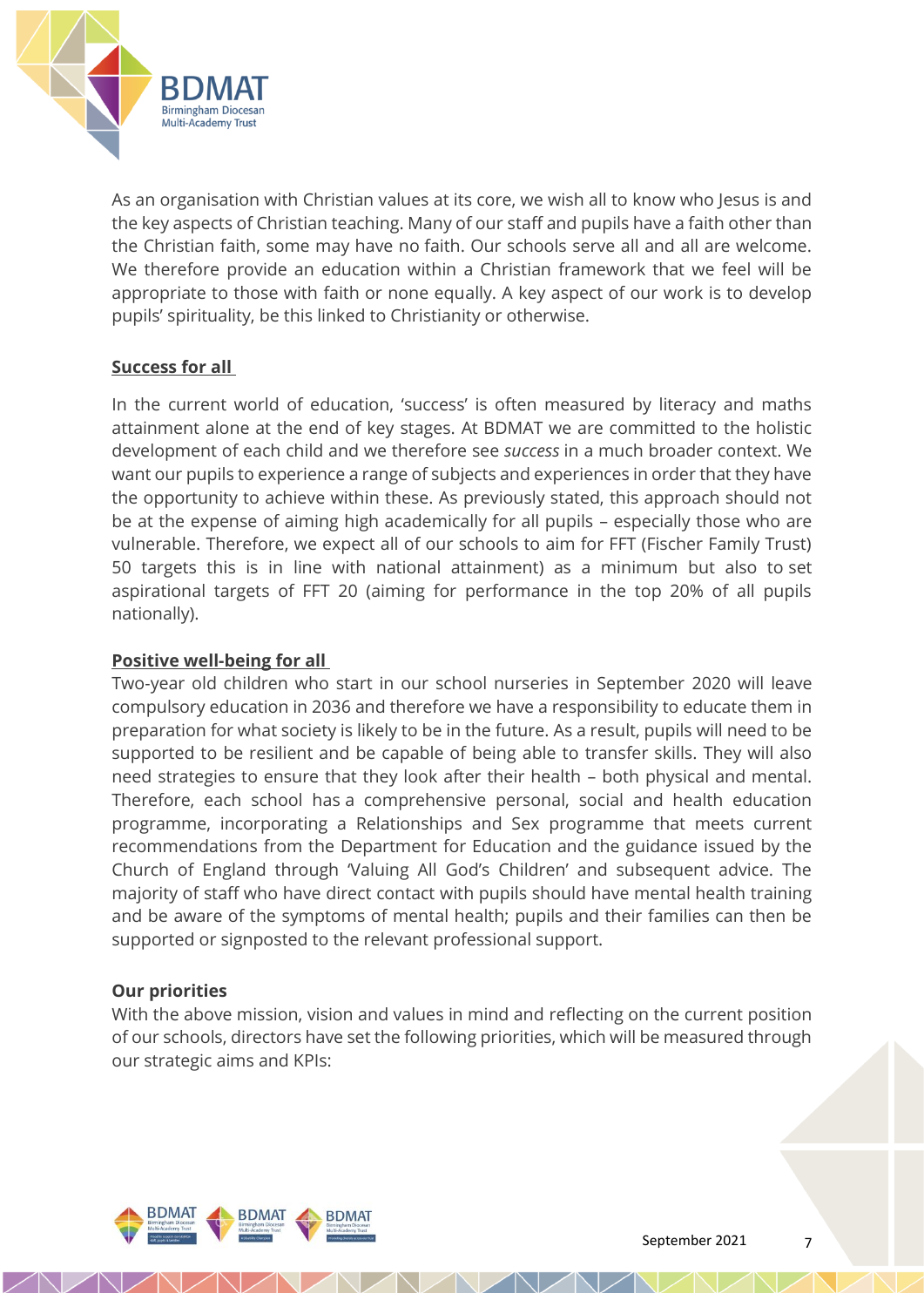

#### Our pupils:

- get a full and exciting curriculum
- achieve better than average attainment
- achieve better than average progress
- have attendance above that seen nationally
- who are disadvantaged, have an excellent start to their education

#### Our schools:

- embody the Christian vision and values of BDMAT
- are judged as good or better by Ofsted and SIAMS
- are exemplary at safeguarding our pupils
- have high parental satisfaction

Our staff:

- love working for us
- have higher than sector attendance
- are lifelong learners

Our directors and governors:

- feel supported in their roles
- have a demonstrable impact on improving the outcomes and opportunities for pupils
- love volunteering for us

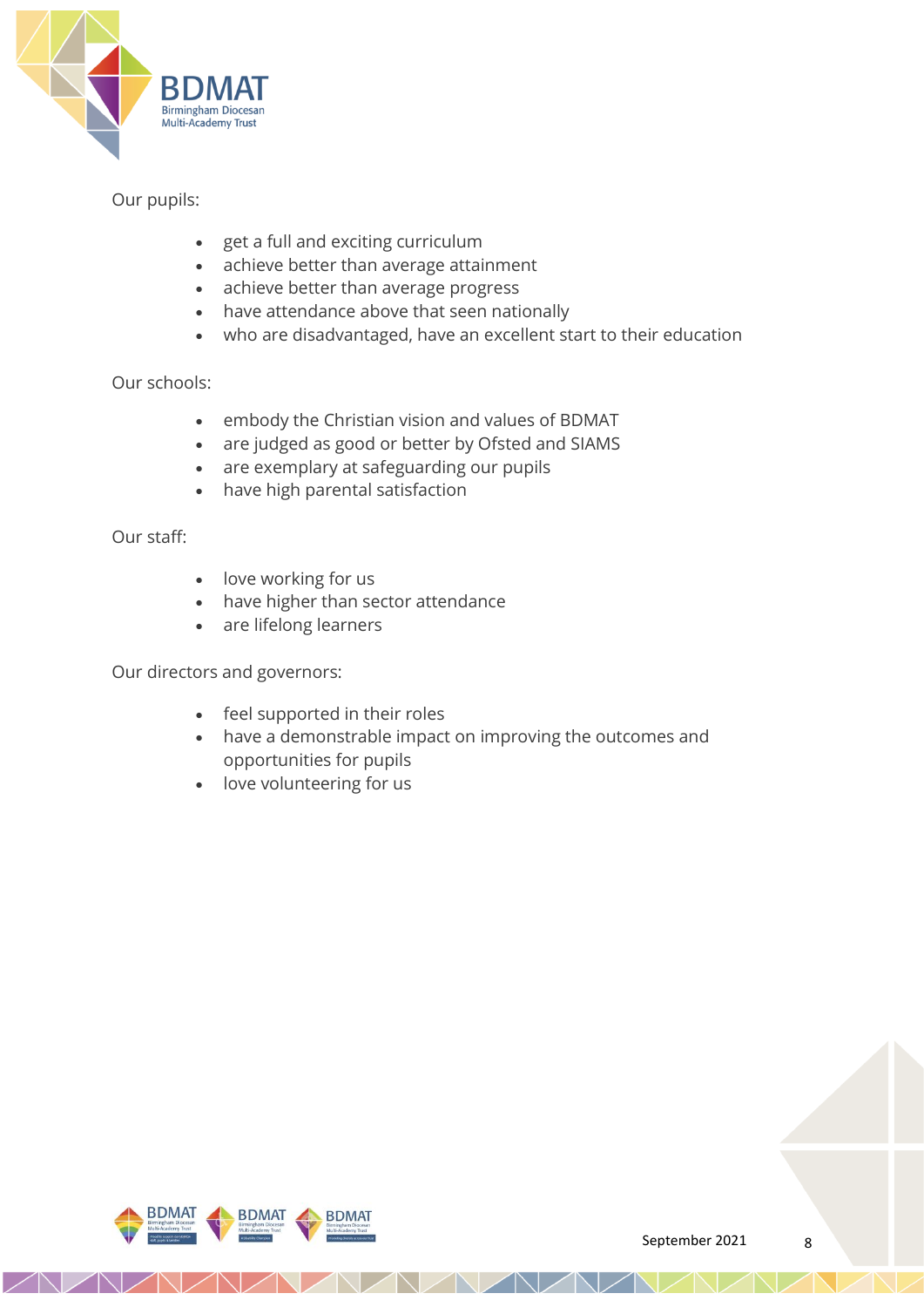

## BDMAT Central Team staff

## The BDMAT Executive Team Dr Christopher Mansell – Chief Executive Officer



Christopher took up post as CEO of BDMAT on 01 September 2017. Prior to this, he had been Headteacher of 4 schools during a period of 17 years in Derby City, Derbyshire and Warwickshire, having commenced his first headship in 2000. All of his headships were at schools which were in 'difficult situations', including one that had recently been placed into

Special Measures and one in an inner-city, highly deprived area. In 2013 he completed a Master of Philosophy degree at the University of Birmingham and in 2020 completed his doctorate at the University of Nottingham (examining the impact of academy sponsorship on headteachers). Christopher became CEO at the inception of BDMAT in September 2017 and has taken the trust from its original 6 schools to its current 19 schools. Christopher is also a non-executive director on two other Birmingham based MATs.

### Sam Cosgrove – Director of School Improvement

Sam took up the post of Director of School Improvement in September 2018. Prior to this she was Executive Head Teacher of the Barchelai Multi-Academy Trust which was based in the south of Birmingham.

The majority of the schools that Sam has worked in have been schools in areas of high deprivation including one that had been placed in Special Measures.



#### Chris Manning – Director of Finance and Operations



Chris joined BDMAT as Director of Finance and Operations in March 2019, having spent 10 years working for Landau Forte Charitable Trust, a multi academy trust based in the midlands, as Group Financial Controller, and then Executive Director of Finance & Administration. Prior to this Chris trained to be a Chartered Accountant within KPMG working

across the public sector. Chris is a Trustee and Treasurer of two charities working in the Derby area and also supports the Governing Body of an independent school, also based in Derby.

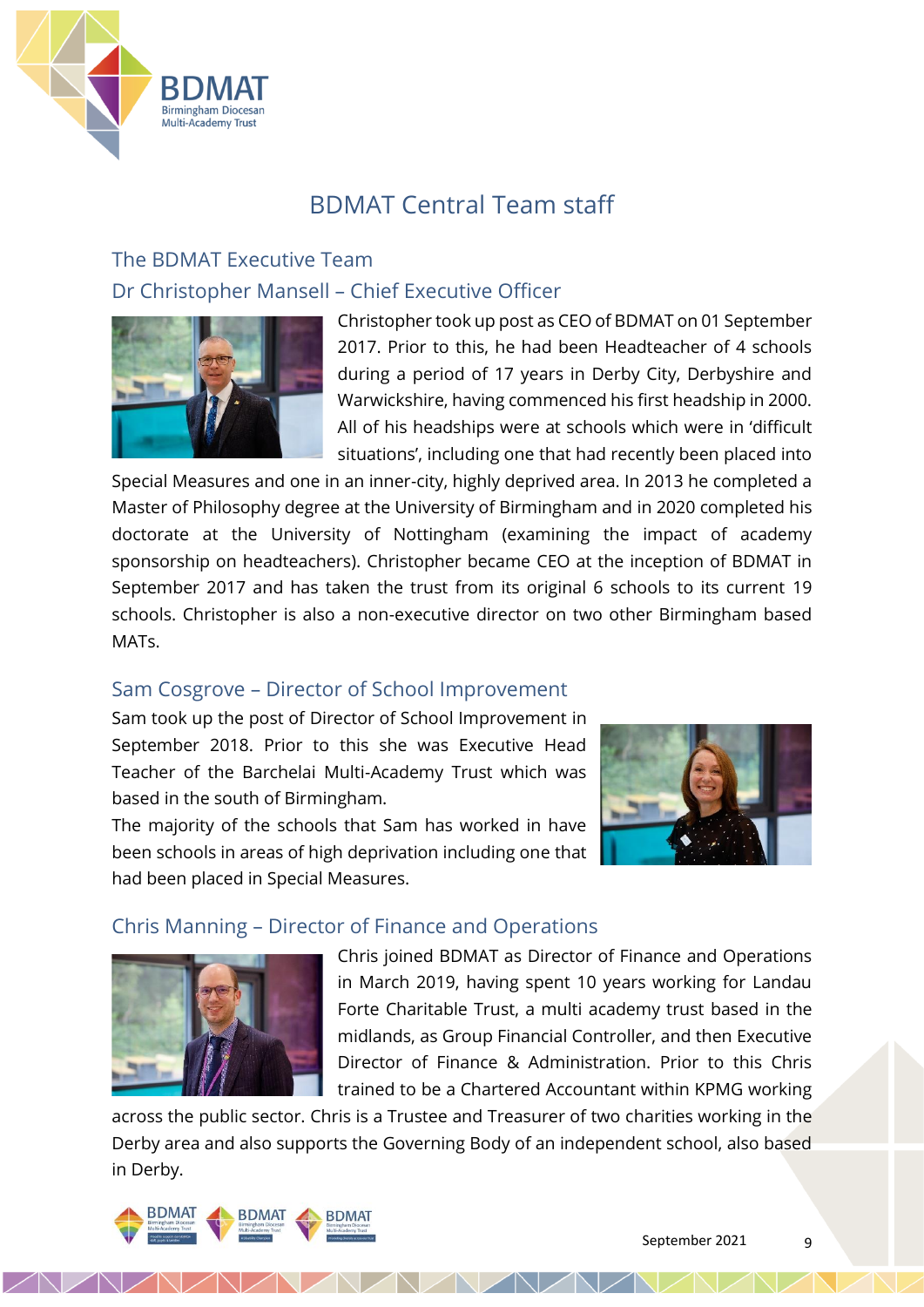

## BDMAT Heads of Department Lee Davis – Head of Finance



Lee is Head of Finance at BDMAT. Prior to this, he was a School Finance Partner at BDMAT and had acted as the Chief Finance and Operations Officer for a short time. Lee also worked within the trust at St Clement's Church of England Academy as a School Business Manager before taking up post as a School Finance Partner in September 2018. Earlier

in his career Lee worked in retail management accounting before moving to finance and accounting support in the Education sector.

#### Michelle Fulwood – Head of School Support



Michele is Head of School Support for BDMAT. She was previously one of our School Finance Partners, having been seconded to the BDMAT finance team in January 2019. Prior to this, she was the full time School Business Manager at St George's Church of England Academy, Newtown and had also served for 10 years as a Bursar at a Local Authority School.

#### Austen Puleston – Head of IT



Austen has been the Head of IT for BDMAT since May 2020. For the previous 7 years, he ran an IT company providing support and consultancy for schools and multi-academy trusts in the West Midlands. Before his time in IT, Austen was a climbing instructor and when not at work can often be found in the more mountainous regions of the UK.

#### Mark Roberts – Head of Operations



Mark joined BDMAT in June 2020 as Head of Operations. Prior to joining BDMAT, Mark had over twelve years' experience in the secondary education sector, ten of which were spent working as the Business Manager of an 11 – 16 Academy in Tamworth. Before working in education, Mark spent fifteen years as a manager in the hospitality and leisure sector.